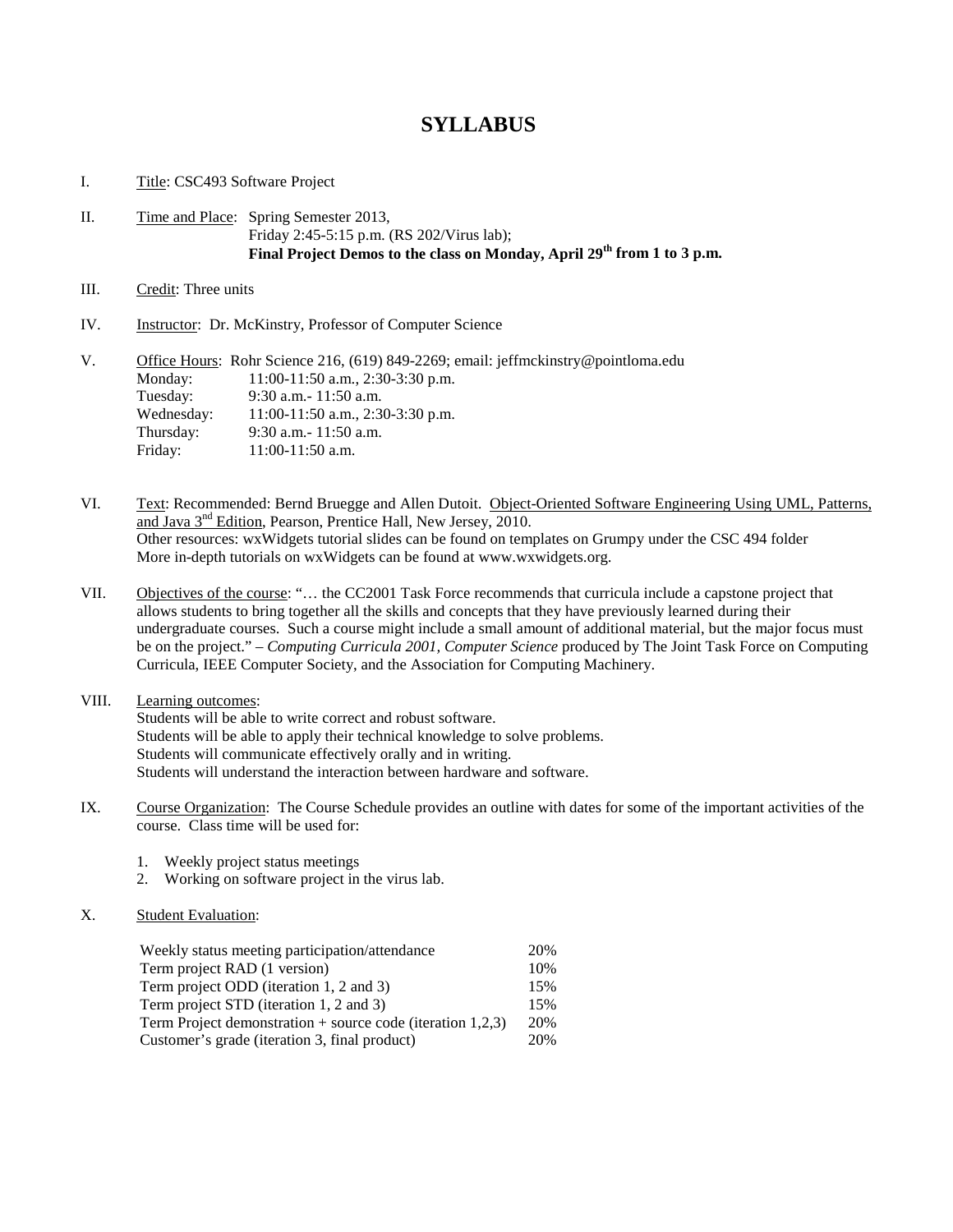You will be required to demonstrate your programs to the professor and to turn in an electronic copy of your work.

Grades will be determined as follows:

| 93-100% | A         |
|---------|-----------|
| 90-92%  | $A -$     |
| 87-89%  | $B+$      |
| 83-86%  | B         |
| 80-82%  | $B-$      |
| 77-79%  | $C_{\pm}$ |
| 73-76%  | C         |
| 70-72%  | C-        |
| 67-69%  | D+        |
| 63-66%  | D         |
| 60-62%  | D-        |
| $0-59%$ | F         |

**Group projects** are difficult to grade in a fair manner, but most software development projects in the real-world are group projects, and the team will be judged as a whole by the customer. To try to address the fairness issue in a group project, I reserve the right to add or subtract up to 10% (1 letter grade) based on your contribution to the group as determined by your time log and verifiable complaints by group members. Students who work significantly harder than the rest of the group may receive a higher grade, while students who work and/or contribute significantly less may have their grade lowered. Be a team player.

#### XI. Course Schedule (subject to change).

Week 1, Jan. 11: Pick projects. Project preference ranking due Wednesday, Jan  $16<sup>th</sup>$  by email. I will assign projects by next Friday.

Week 2, Jan. 18: project status meetings Week 3, Jan. 25: project status meetings Week 4, Feb. 1: project status meetings + SRS due Week 5, Feb. 8: project status meetings + iteration 1 SDD due Week 6, Feb 15: project status meetings Week 7, Feb 22: project status meetings + iteration 1 STD and demo due Week 8, Mar. 1: project status meetings + iteration 2 SDD due Week 9, Mar. 8: **Spring Break** Week 10, Mar. 15: project status meetings Week 11, Mar. 22: project status meetings + iteration 2 STD and demo due Week 12, Mar. 29: **Easter Recess** Week 13, April 5 : project status meetings + iteration 3 SDD due Week 14, April 12: project status meetings Week 15, April 19: project status meetings Week 16, April 26: project status meetings Week 17, Finals week. Iteration 3 STD and demo. **Demonstrate your project to the class during the final exam time, Monday, April 29th, from 1:00 to 3:00 p.m.**

# XII. Projects

#### **Projects may be individual projects or group projects. All projects must have a customer who cares about the project and wants to use the software after the course is over.**

Project #1: Dr. McKinstry's pet project. Neuroscience research (Applies only to juniors who plan to consider doing summer research with Dr. McKinstry in summer 2013). If interested, discus with Dr. McKinstry after class. One current project involves developing and testing software that can recognize arbitrary motion paths of 3D objects. This may involve learning to program in MATLAB. Obviously the first month will involve background reading.

Project #2: Continuation of Software Engineering course project. Students would work in teams of 2 to complete and perfect the software from last semester. The reminder glasses app was almost complete, so unless there was a huge upgrade, that would not be a good candidate.